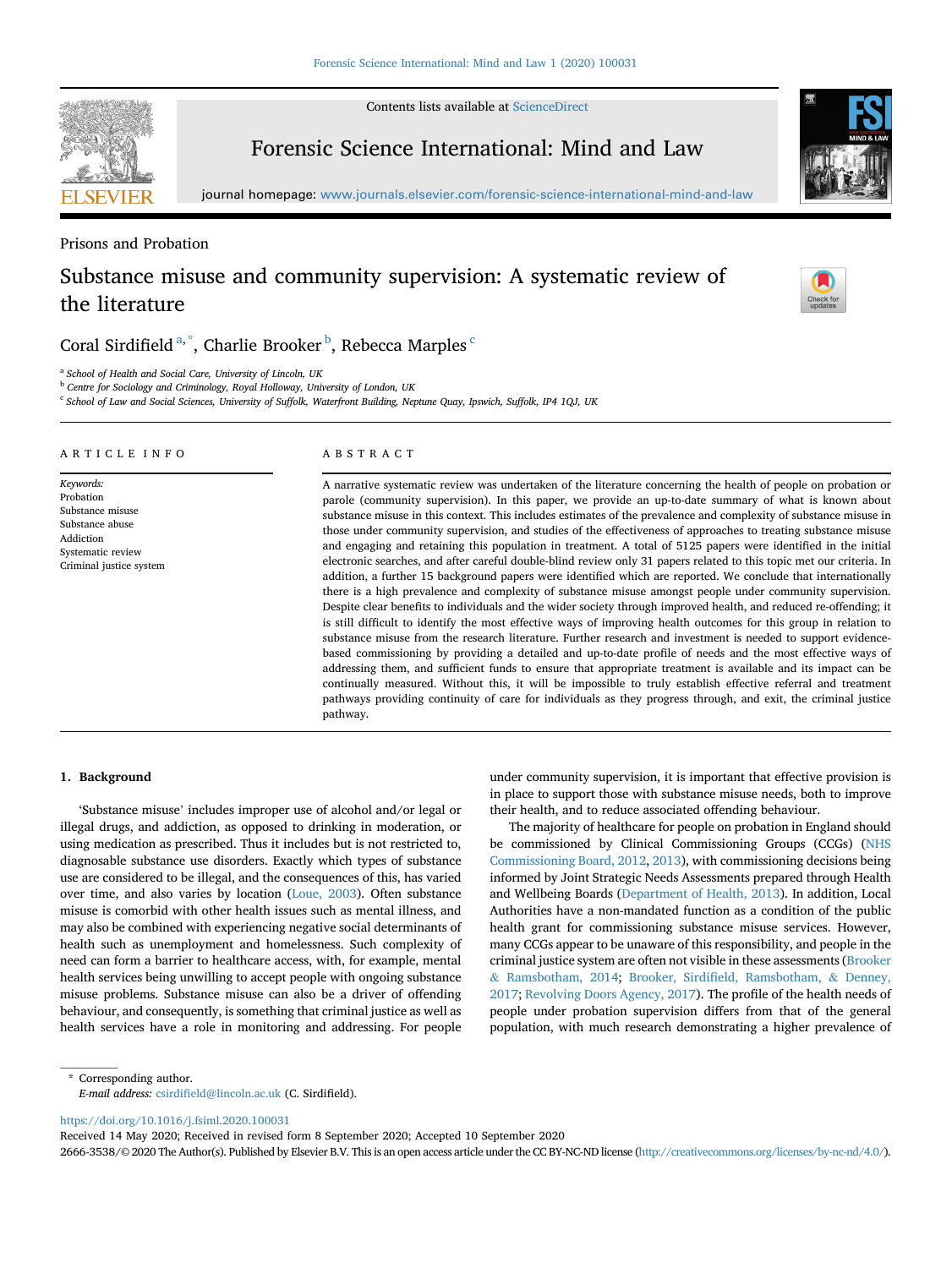substance misuse in those under probation supervision than in the general population (Sirdifi[eld et al., 2019\)](#page-10-5). This needs to be taken into account by commissioners in order to ensure that the needs of this group are met.

The study reported here was one part of a larger study aiming to investigate the range and quality of healthcare for people on probation (individuals on community sentences and post-release licences) in England, and to produce a commissioning toolkit (available at probhct. blogs.lincoln.ac.uk). The study included a systematic review of international research on the most effective ways of providing healthcare for adults on probation to achieve good health outcomes. Findings in relation to substance misuse are reported here.

#### 2. Methods

#### 2.1. Search strategy

We searched MEDLINE, PsycINFO, IBSS, CINAHL, The Cochrane Library, EMBASE, AMED, ASSIA, and HMIC for papers published between January 2000 and May 2017; and hand-searched the British Journal of Criminology, the Probation Journal, the Irish Probation Journal, and Health and Social Care in the Community from 2000 to September 2017. We also hand-searched the reference lists of included papers, and the grey literature. Further details of this and the MEDLINE search strategy have been reported previously [\(Brooker, Sirdi](#page-9-2)field, & [Marples, 2020;](#page-9-2) Sirdifi[eld, Brooker,](#page-10-6) & [Marples, 2020](#page-10-6)).

#### 2.2. Inclusion and exclusion criteria

This paper reports findings in relation to substance misuse that are drawn from a wider review. This review had two goals. The first was to identify what the literature tells us about the most effective approaches to improving health outcomes for adults on probation. Our second goal was to identify what the literature tells us about the health needs of adults on probation, their patterns of service access, and any potential approaches to improving health outcomes that are described in the literature, but have not yet been subject to research or evaluation.

Consequently, two types of paper were included in the review. Firstly studies that researched the effectiveness of an approach to improving health outcomes for adults on probation. Papers that included people on parole were also included, so henceforth we refer to people under community supervision where appropriate. There were no restrictions for language or study design.

Secondly, we included papers that met the above criteria but purely described an approach to providing healthcare to the target population or were illustrative of their health need as 'background' papers.

## 2.3. Assessment of relevance for inclusion in the review

Two members of the research team independently assessed titles and abstracts and full papers where relevance was unclear. Disagreements were resolved through discussion with a third reviewer.

As reported previously (Sirdifi[eld, Brooker,](#page-10-5) & [Marples, 2020\)](#page-10-5), papers were quality assessed using tools appropriate for the methodology used in each study, but this assessment was not used to exclude papers from the review.

#### 3. Results

After duplicates were removed, 3316 papers were identified from the database searches, of which 51 were identified as appropriate for full-text review. An additional four papers were acquired for inclusion following the hand-searching, bringing the total to 55.

After reading these papers in full, 25 were included in the review and 20 further papers were identified and included from their reference lists. Thus, the total number of includes was 45, of which 31 related to

substance misuse. An additional 85 papers were classified as 'background', of which 15 related to substance misuse [\(Fig. 1](#page-2-0)).

# 4. Description of studies

# 4.1. Background papers

Four background papers provided overviews of substance misuse services – including a Rapid Assessment and Treatment Service for Drug and Alcohol Misusers ([Murphy](#page-10-7) & [Sweet, 2004](#page-10-7)), random assignment to either a therapeutic community, a recovery home, or a usual care setting ([Jason,](#page-10-8) [Olson, Harvey, 2015](#page-10-8)), a web-based intervention to increase motivation to enter substance misuse treatment called MAPIT ([Walters et al., 2014\)](#page-10-9), and a prospective model of the economic costs and benefits of introducing Alcohol Treatment Requirements in Stockport, UK [\(Fox, Albert](#page-10-10)[son, Williams, Ellison, 2011](#page-10-10)).

Additionally, the background papers offered some insight into the prevalence of substance misuse amongst those under community supervision, factors that increase the likelihood of substance misuse, the benefits of treatment and advice, predictors of treatment retention, and commentary on policy decisions around the provision of substance misuse services.

In relation to prevalence, [Murphy and Sweet \(2004\)](#page-10-7) and [Martyn](#page-10-11) [\(2012\)](#page-10-11) reported the high levels of drug and alcohol misuse amongst people on probation when compared to the general population, with many people misusing both drugs and alcohol, and poly drug abuse appearing to be the norm. In the latter study, staff linked drug misuse to a current offence for 74% of those misusing drugs, and 71.3% of those misusing alcohol.

Factors that increase the likelihood that someone will misuse drugs and/or alcohol, or resume substance misuse after achieving abstinence were investigated in two studies. Firstly in terms of the relationship between non-medical prescription opioid use, and victimisation, psychological distress and health status in 406 women on probation and parole ([Hall, Golder, Higgins,](#page-10-12) & [Logan, 2016](#page-10-12)). Here those using non-medical prescription opioids were "more likely to be White, have poorer general health, and more severe psychological distress" [\(Hall et al., 2016,](#page-10-12) p. 113). Secondly, in relation to the rate of resumption of substance use following release from prison, and risk factors for relapse amongst 533 adults with a history of injecting drug use in Queensland, Australia ([Winter et al., 2016](#page-10-13)). Here, the rate of resumption of use was highest in the first month following release and was significantly associated with being unemployed at previous interview, shorter incarceration, and use during the index incarceration; whilst parole was a protective factor ([Winter et al., 2016,](#page-10-13) p. 104).

Predictors of treatment retention were investigated by [Kelly et al.](#page-10-14) [\(2011\)](#page-10-14) in relation to the predictors of methadone treatment retention for 351 opioid-dependent people on programmes in Baltimore. Amongst other factors, this study pointed to the importance of early satisfaction with treatment as a predictor of longer-term treatment retention, and the potential benefit of providing services to address service users' legal problems to avoid these impacting negatively on treatment retention.

Several papers demonstrated that providing effective treatment and/ or advice about substance misuse may play a role in preventing deaths and in reducing harm from activities such as syringe sharing ([Carter,](#page-9-3) [Ryan,](#page-9-3) & [Scott, 2000](#page-9-3); [Nicosia, Kilmer,](#page-10-15) & [Heaton, 2016;](#page-10-15) [Small, 2007](#page-10-16)).

Finally, several papers provided commentary on policy decisions related to the provision of substance misuse services, including the politics of addiction in Canada in relation to Vancouver's Supported Injection Facility ([Small, 2007\)](#page-10-16); intended and unintended consequences of drug treatment policy (the 'war on drugs') in the UK [\(Gyngell, 2011\)](#page-10-17); an overview of the literature around methadone maintenance treatment ([Joseph, Stancliff,](#page-10-18) & [Langrod, 2000](#page-10-18)); and the cost-effectiveness of the Drug Interventions Programme (DIP) in the UK ([Collins, Cuddy,](#page-10-19) & [Martin, 2016;](#page-10-19) [Osborne, 2013](#page-10-20)). This was a Home Office initiative introduced in England in 2003 to connect the criminal justice system and Drug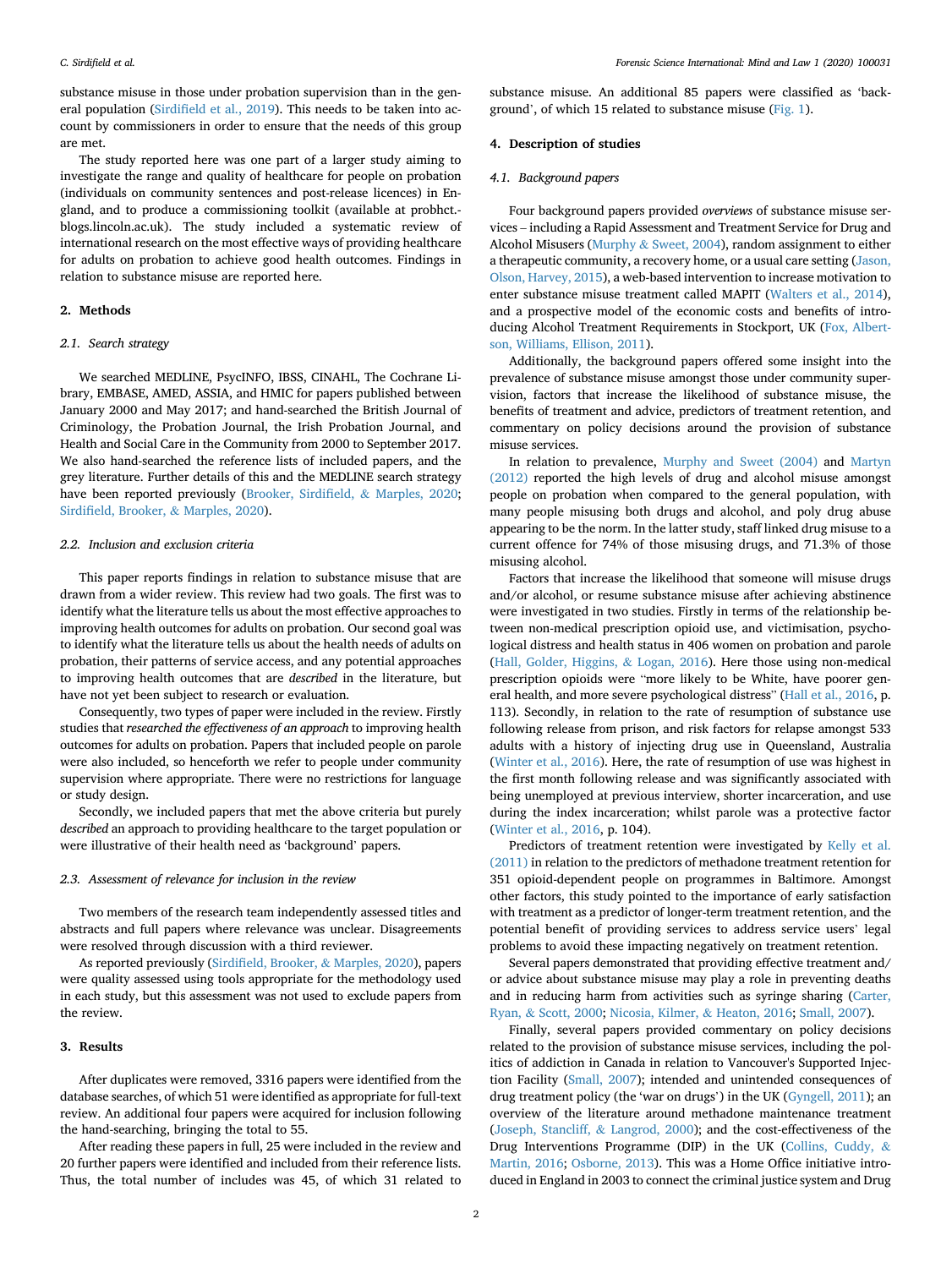<span id="page-2-0"></span>

Fig. 1. PRISMA diagram

Action Teams (DATs).

# 4.2. Included studies

Overall, 31 studies on substance misuse met the criteria for inclusion in the review. These studies were published between 2000 and 2014 in the USA ([Alemi et al., 2006;](#page-9-4) [Anglin, Nosyk, Jaffe, Urada,](#page-9-5) & [Evans, 2013;](#page-9-5) [Brewster, 2001](#page-9-6); [Brown, Gassman, Hetzel,](#page-9-7) & [Berger, 2013](#page-9-7); [Chun et al.,](#page-10-21) [2007;](#page-10-21) [Claus](#page-10-22) & [Kindleberger, 2002;](#page-10-22) [Cropsey et al., 2011;](#page-10-23) [Evans, Li, Urada,](#page-10-24) & [Anglin, 2014;](#page-10-24) [Gottfredson](#page-10-25) & [Exum, 2002](#page-10-25); [Gray, 2002](#page-10-26); [Gregoire](#page-10-27) & [Burke, 2004;](#page-10-27) [Gryczynski et al., 2012](#page-10-28); [Harrell, Cavanagh,](#page-10-29) & [Roman, 2000;](#page-10-29) [J. F. Kelly, Finney,](#page-10-30) & [Moos, 2005](#page-10-30); [S. M. Kelly, O'Grady, Jaffe, Gandhi,](#page-10-31) & [Schwartz, 2013](#page-10-31); [Kleinpeter, Deschenes, Blanks, Lepage,](#page-10-32) & [Knox, 2006;](#page-10-32) [Longshore et al., 2005](#page-10-33); [Mackin et al., 2008;](#page-10-34) [Marchand, Waller,](#page-10-35) & [Carey,](#page-10-35) [2006;](#page-10-35) [Martin, Clapp, Alfers,](#page-10-36) & [Beresford, 2004](#page-10-36); [Martin et al., 2003;](#page-10-37) [Sia,](#page-10-38) [Dansereau,](#page-10-38) & [Czuchry, 2000](#page-10-38); [Stageberg, Wilson,](#page-10-39) & [Moore, 2001](#page-10-39)), the UK ([Ashby, Horrocks,](#page-9-8) & [Kelly, 2010;](#page-9-8) [Eley, Gallop, McIvor, Morgan,](#page-10-40) & [Yates,](#page-10-40) [2002;](#page-10-40) [Hearnden, 2000;](#page-10-41) [McSweeney, Stevens, Hunt,](#page-10-42) & [Turnbull, 2007;](#page-10-42) [Powell, Bankart, Christie, Bamber,](#page-10-43) & [Arrindell, 2009;](#page-10-43) [Turnbull](#page-10-44) & [Webster, 2007\)](#page-10-44), Ireland [\(Hollway, Mawhinney,](#page-10-45) & [Sheehy, 2007](#page-10-45)) and Mexico [\(Brodie et al., 2009](#page-9-9)). Due to the heterogeneous nature of the papers, we have organised them into subsections below.

### 4.2.1. Pharmacological treatments

Three studies examined outcomes of pharmacological treatments for substance misuse, namely vigabatrin use for parolees with cocaine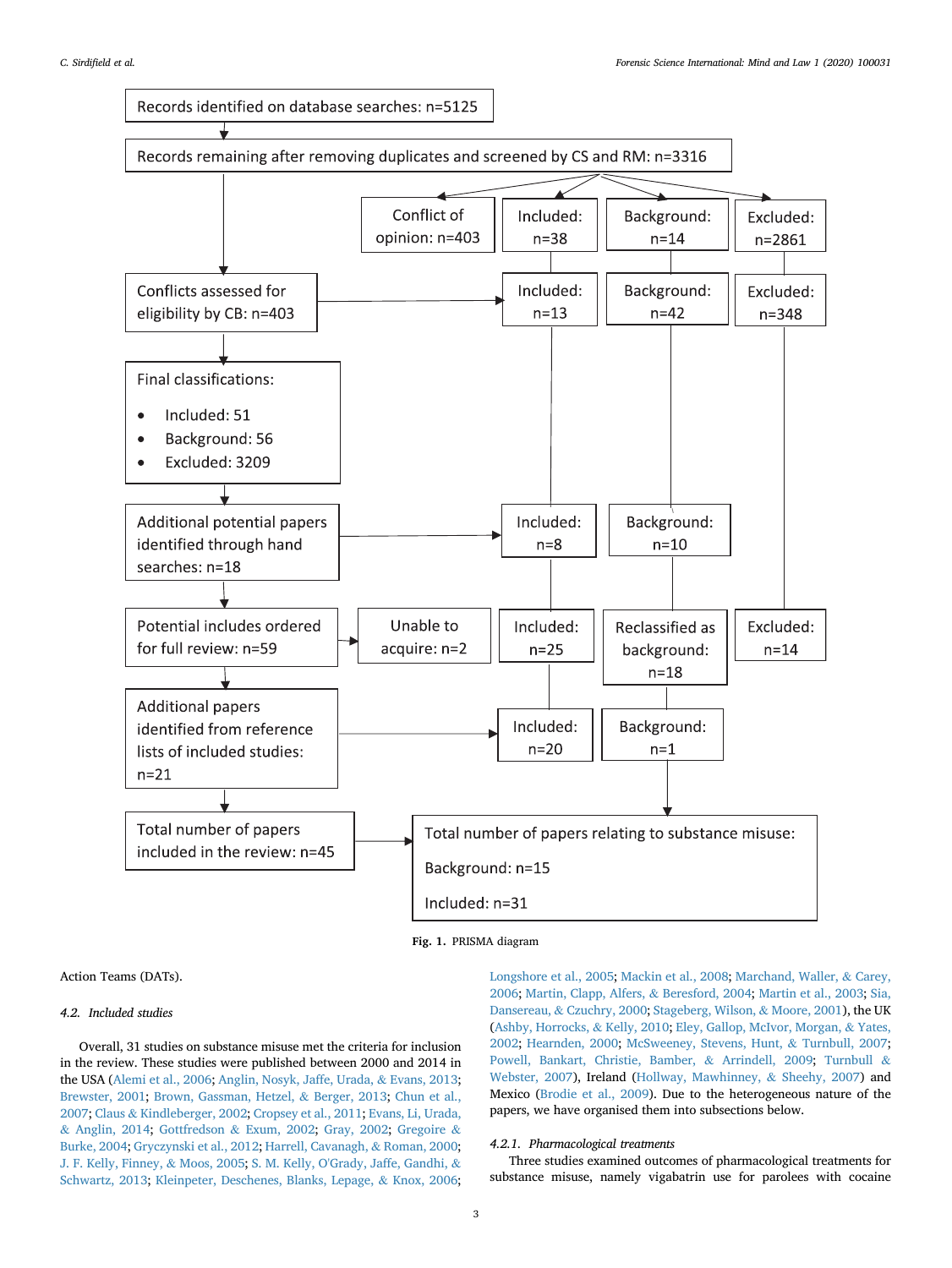dependence [\(Brodie et al., 2009\)](#page-9-9), methadone or levo-alpha-acetylemethadol for heroin-dependent people on probation ([Gryczynski et al., 2012](#page-10-28)), and buprenorphine for opioid-dependent women on probation or parole [\(Cropsey et al., 2011\)](#page-10-23). These studies illustrate the difficulties involved in trying to investigate and draw firm conclusions about pharmacological treatments specifically in relation to those under community supervision. There is variation across these studies in the drugs tested, the sampling approaches used, and how outcomes were measured. Whilst all three studies draw some cautiously optimistic conclusions, they also demonstrate the uncertainty around this. For example, Brodie et al. report that abstinence rates did not differ over the whole treatment period that they studied. Rather, differences in favour of vigabatrin were recorded in weeks 7 ( $p \le 0.02$ ) and 9 ( $p \le 0.02$ ) ([Brodie et al., 2009,](#page-9-9) p. 1273). All three studies show how outcomes may also vary by personal characteristics and variables such as poly drug use, or members of a placebo group having unauthorised access to the drug being tested. Outcomes can also be influenced by whether or not participants are aware of whether they are receiving a drug or a placebo ([Cropsey et al., 2011\)](#page-10-23).

Overall, the lack of studies in this area, and the variation between those that were identified means that it is impossible to draw firm conclusions about the most effective pharmacological treatments for use with people under community supervision.

# 4.2.2. Non-pharmacological support

Two studies reported on non-pharmacological support for substance misuse problems [\(Table 3\)](#page-6-0).

Gray. (2002) described early outcomes from the Brooklyn Program. Overall, 80% of those enrolled completed the treatment, and 55% of graduates remained drug-free after completion, compared to 16% of nongraduates.

[Hollway et al. \(2007\)](#page-10-45) examined the impact of a residential addiction treatment programme provided at Harristown House in Ireland on substance abuse and on participants' attitudes towards the criminal justice system. The health-related findings suggested that the programme had a mixed impact on substance misuse, with  $36\%$  (n = 5) of cases maintaining abstinence between completing the treatment and the end of the data collection period, whilst 64% ( $n = 9$ ) relapsed after completing the treatment and 22% ( $n = 2$ ) reported drinking regularly [\(Hollway et al.,](#page-10-45) [2007,](#page-10-45) pp. 116–117). Nearly two thirds of clients reported relapsing at least once after completing the residential part of the treatment. At the end of the data collection period, data were available for 12 participants, 11 of which reported that they were now abstinent.

# 4.2.3. The impact of treatment readiness and of coerced or mandatory treatment

Numerous forms of coerced or mandatory treatment have been introduced around the world that attempt to improve access to care for people under community supervision, and to potentially produce costsavings through early intervention leading to improved health, reductions in unnecessary use of crisis care, and reduced criminal justice costs due to reductions in re-offending and improved compliance with probation. We identified several studies relating to the impact of coercive versus voluntary treatment on outcomes.

One could assume that those mandated to treatment would be less ready to change and/or have worse outcomes than those attending treatment voluntarily as the primary motivation to attend treatment may be the avoidance of criminal charges rather than a desire to change. However, findings from the research in this area are mixed. In a study comparing voluntary and coerced attendance at outpatient treatment for substance misuse in Ohio, USA, [Gregoire and Burke \(2004\)](#page-10-27) reported that individuals that were legally coerced to attend treatment (79% of whom were on probation or parole) were more likely to be in the 'action' stage of change than voluntary attenders, even after controlling for the severity of current and lifetime substance abuse. Women were also more likely than men to be in the action stage, regardless of substance abuse severity,

or legal coercion. However, the researchers note that the study may be subject to selection bias, as those less motivated to change may have chosen another legal sanction such as imprisonment, rather than attending legally coerced treatment.

[Kelly et al. \(2005\)](#page-10-30) compared outcomes for veterans mandated to substance use disorder treatment following criminal justice involvement, to those for individuals with criminal justice involvement that were accessing treatment voluntarily, and voluntary patients with no criminal justice involvement. Some differences were reported in the characteristics of the groups being compared. Findings showed that there were no statistically significant differences between groups in satisfaction with treatment or perceptions of the treatment environment. The mandated group showed less of a decrease in symptoms between intake and discharge than the other groups, but were more likely to be abstinent, in remission, and to have encountered substance-related consequences than the other groups at one-year follow-up ([J. F. Kelly et al., 2005](#page-10-30), p. 218). These differences in treatment outcomes could not be explained by the initial differences between groups. Thus, despite having less motivation to change at intake, the mandated participants had similar perceptions of their treatment to the other groups and "improved as much, if not more than, other patients in their substance use outcomes" ([J. F. Kelly et al.,](#page-10-30) [2005,](#page-10-30) p. 221).

[Sia et al. \(2000\)](#page-10-38) evaluated whether attending treatment readiness training would improve satisfaction and progress with substance misuse treatment amongst 500 people on probation with non-violent drug-related offenses. Those with high readiness for treatment scores rated their counsellors and sessions more highly than those with lower readiness levels. Those with high readiness scores, and those receiving readiness training, rated themselves as engaging with the programme more positively than others. Although not directly related to health benefits, these positive ratings of staff, content and engagement with the programme are all likely to have a positive impact on treatment engagement and completion, but more research is needed to determine whether or not readiness training is having the desired effect. A web-based Motivational Assessment Program to Initiate Treatment is also being developed and tested in a randomised controlled trial (see [Walters et al., 2014](#page-10-9) above).

In addition to the above, studies, we also identified literature on Drug Treatment and Testing Orders and Alcohol Treatment Requirements in the UK, specialist courts in the USA, and the introduction of Proposition 36 in the California Substance Abuse and Crime Prevention Act (SACPA) as described below.

4.2.3.1. Drug treatment and Testing Orders (DTTOs). DTTOs were introduced into England and Wales via the Crime and Disorder Act 1998, and later introduced into Scotland. They could be added to an existing community order, or stand alone, and aimed to support those whose offending is driven by drug misuse, to reduce their drug misuse and any associated offending behaviour. They involved partnership working between courts, probation and treatment services, including regular drugs testing as a condition of a probation order. They have since been replaced by Drug Rehabilitation Requirements (DRRs). We identified several papers on this topic in our review, whose aims and methods are summarised in [Table 1](#page-4-0).

These studies provide valuable learning in terms of the complexity of measuring the outcomes of these orders. For example, [Powell et al.](#page-10-43) [\(2009\)](#page-10-43) demonstrated that where sentencing occurred and where an order commenced, impacted on the percentage of negative drug tests recorded amongst those on a DTTO. Those sentenced in a magistrate's court and starting their order in the community (as opposed to in custody) showed the most improvement; whilst those showing the least improvement were those sentenced at crown court and starting their order in the community. Those starting their order in the community were likely to have higher starting levels of drug use, whilst those being sentenced at crown court were likely to be the most chaotic drug users.

Research in this area identified some of the difficulties encountered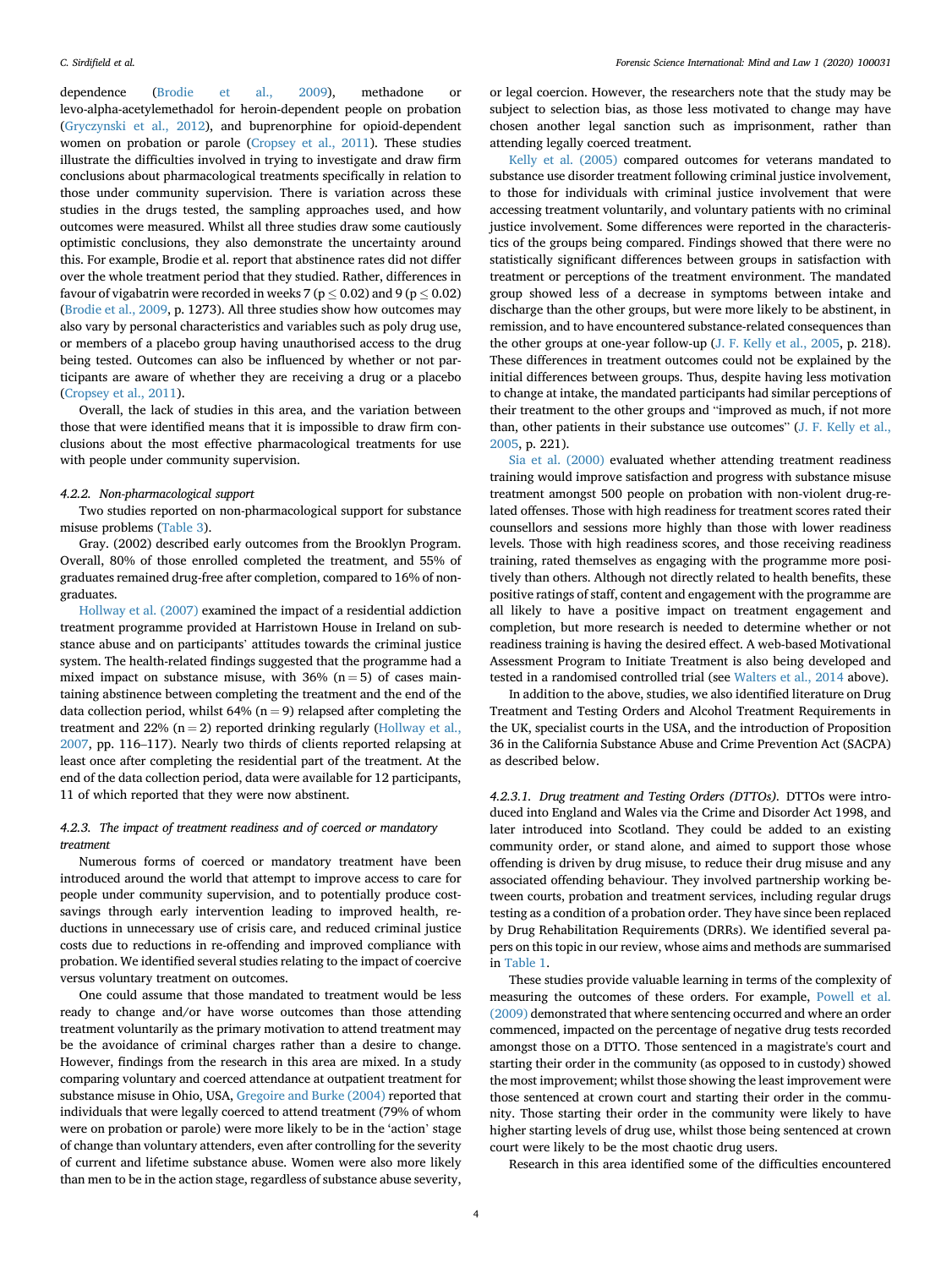<span id="page-4-0"></span>Table 1  $\frac{DT}{R}$ 

|  |  | Table 1 (continued) |  |
|--|--|---------------------|--|
|--|--|---------------------|--|

| idie 1                     |                                                                                      |                                                                                               | rable <i>r</i> ( <i>continued</i> )       |          |
|----------------------------|--------------------------------------------------------------------------------------|-----------------------------------------------------------------------------------------------|-------------------------------------------|----------|
| ITO studies.               |                                                                                      |                                                                                               | Reference                                 | Ai       |
| Reference<br>Powell et al. | Aim, Country and Setting<br>$Aim(s)$ : To examine changes                            | Methods                                                                                       |                                           |          |
| (2009)                     | in individuals' drug use<br>whilst on a probation based<br>drug treatment programme, | <b>Sample:</b> $n = 331$ (422 Drug<br>testing and treatment orders -<br>some were concurrent) |                                           |          |
|                            | and to explore the                                                                   | Mean age 26.5 years                                                                           |                                           |          |
|                            | experiences of the staff                                                             | 85% male, 15% female                                                                          |                                           |          |
|                            | administering drug tests<br>Country: UK                                              | 93% white, 6% other<br>Analysed urinalysis or saliva                                          |                                           |          |
|                            | Setting: One probation area                                                          | swab drug test results for 317                                                                |                                           |          |
|                            |                                                                                      | people on a DTTO to compare                                                                   |                                           |          |
|                            |                                                                                      | negative drug test results per<br>individual between the first and                            |                                           |          |
|                            |                                                                                      | final month of their order: and                                                               |                                           |          |
|                            |                                                                                      | conducted 17 semi-structured                                                                  |                                           |          |
|                            |                                                                                      | interviews with DTTO staff over<br>a 3-year period. Here contem-                              |                                           |          |
|                            |                                                                                      | poraneous notes were made at                                                                  | Eley et al.                               | Ai       |
|                            |                                                                                      | the time and data were coded                                                                  | (2002)                                    | ef       |
|                            |                                                                                      | and analysed using a template                                                                 |                                           | D<br>m   |
| <b>Turnbull</b> and        | $Aim(s)$ : To identify the best                                                      | style<br>Sample:                                                                              |                                           | of       |
| Webster<br>(2007)          | practice in engaging and<br>retaining crack users on                                 | Case files for 70 crack users:                                                                |                                           | cc<br>al |
|                            | <b>DTTOs</b>                                                                         | 93% male 7% female                                                                            |                                           | <b>C</b> |
|                            | Country: UK<br>Setting: 3 services for crack-                                        | Mean age: 31 years<br>2 in 5 were non-white                                                   |                                           | Sε<br>ar |
|                            | using offenders in London,                                                           | Interviews with key                                                                           |                                           |          |
|                            | West Midlands and Yorkshire                                                          | stakeholders ( $n = 38$ ) including                                                           |                                           |          |
|                            |                                                                                      | 18 DTTO team members and 11<br>drug treatment agency staff                                    |                                           |          |
|                            |                                                                                      | Interviews with crack users                                                                   |                                           |          |
|                            |                                                                                      | $(n = 28)$                                                                                    |                                           |          |
|                            |                                                                                      | 25 male, 3 female                                                                             | with delivery of DT                       |          |
|                            |                                                                                      | Mean age: 32 years<br>20 White British, 8 other ethnic                                        | ordered treatment,                        |          |
|                            |                                                                                      | groups                                                                                        | agency working,                           |          |
| <b>McSweeney</b>           | Aim(s): To This present "the                                                         | <b>Sample:</b> A random sample of                                                             | McSweeney et al., 2                       |          |
| et al. (2007)              | main findings of an<br>evaluation of quasi-                                          | 157 "people who entered<br>community-based drug                                               | this research that<br>delivered successfu |          |
|                            | compulsory drug treatment                                                            | treatment at one of ten research                                                              | 2007). Firstly, clear                     |          |
|                            | (QCT) options for drug-                                                              | sites across London and Kent                                                                  | for an order and wl                       |          |
|                            | dependent offenders in                                                               | between June 2003 and January                                                                 | Secondly, clarity in                      |          |
|                            | England. We define QCT as<br>drug treatment that is                                  | 2004" (p473). 89 were on a<br>DTTO, and 68 were voluntary                                     | and acceptable leve                       |          |
|                            | motivated, ordered or                                                                | clients at the same treatment site                                                            | ticipants can becor                       |          |
|                            | supervised by the criminal<br>justice system but which                               | 120 male, 37 female                                                                           | results of drug scre                      |          |
|                            | takes place outside prisons"                                                         | Average age: 31 years                                                                         | ways of reducing o                        |          |
|                            | (p471). The focus here is on                                                         | 125 White                                                                                     | ability for a DTTO                        |          |
|                            | Drug Treatment and Testing                                                           | The voluntary group were more                                                                 | points to consider i                      |          |
|                            | Orders (DTTOs)<br>Country: UK                                                        | likely to report "having been<br>prescribed medication for                                    | Positive finding                          |          |
|                            | Setting: 10 Community                                                                | psychological or emotional                                                                    | on reducing drug                          |          |
|                            | based drug treatment sites in<br>London and Kent                                     | problems ( $n = 39$ ; 57 per cent)                                                            | (Eley et al., 2002<br>McSweeney et al.    |          |
|                            |                                                                                      | than the DTTO group ( $n = 28$ ; 32<br>per cent) (c2 = 10.56, d.f. = 1,                       | trolling for other fa                     |          |
|                            |                                                                                      | $p < 0.01$ ). They were also more                                                             | have better retentic                      |          |
|                            |                                                                                      | likely to have experienced                                                                    | hypothesis was not                        |          |
|                            |                                                                                      | serious thoughts of suicide<br>$(c2 = 7.89, d.f. = 1, p < 0.05)$ ; to                         |                                           |          |
|                            |                                                                                      | have actually attempted suicide                                                               | 4.2.3.2. Alcohol Tr                       |          |
|                            |                                                                                      | $(c2 = 5.14, d.f. = 1, p < 0.05);$                                                            | quirements were in                        |          |
|                            |                                                                                      | and have more lifetime suicide<br>attempts than the QCT group                                 | 2003 and are usual                        |          |
|                            |                                                                                      | $(t = -2.20, d.f. = 155,$                                                                     | have also been offeı                      |          |
|                            |                                                                                      | $p < 0.05$ )" (p474). No                                                                      | drinking (Ashby et                        |          |
|                            |                                                                                      | differences between groups in                                                                 | probation Offender                        |          |

| Reference             | Aim, Country and Setting                                                                                                                                                                                                                                | <b>Methods</b>                                                                                                                                                                                                                                                                                                                                                                                                                                                                                                                                                   |  |
|-----------------------|---------------------------------------------------------------------------------------------------------------------------------------------------------------------------------------------------------------------------------------------------------|------------------------------------------------------------------------------------------------------------------------------------------------------------------------------------------------------------------------------------------------------------------------------------------------------------------------------------------------------------------------------------------------------------------------------------------------------------------------------------------------------------------------------------------------------------------|--|
|                       |                                                                                                                                                                                                                                                         | questions around perception of<br>pressure, the Readiness to<br>Change Questionnaire<br>"At intake (t1), questions about<br>recent behaviour and<br>circumstances referred to the<br>thirty days prior to arrest for<br>those in OCT and the thirty days<br>prior to treatment admission for<br>the 'volunteers'. These questions<br>were administered again at six<br>$(t2)$ , twelve $(t3)$ and 18-month<br>(t4) follow-up intervals" (p473)<br>In-depth interviews with a pur-<br>posive sample of health and<br>criminal justice professionals<br>$(n = 38)$ |  |
| Eley et al.<br>(2002) | Aim(s): "to evaluate the<br>effectiveness of the pilot<br>DTTOs in reducing drug<br>misuse and associated<br>offending and to assess the<br>costs of DTTOs and<br>alternative disposals" (pi)<br>Country: UK<br>Setting: Schemes in Glasgow<br>and Fife | Sample: Data were collected<br>from numerous sources<br>including: social enquiry reports<br>and DTTO assessments $(n = 59)$ ,<br>questionnaires completed by<br>DTTO staff ( $n = 47$ at baseline<br>and $n = 33$ at six month follow<br>up) and treatment providers<br>$(n = 45$ from baseline and<br>$n = 18$ from six month follow<br>up), interviews with key<br>stakeholders including people<br>on DTTOs $(n = 30$ staff, and 38<br>offenders), and observation of<br>court reviews                                                                       |  |

TOs, which may be applicable to other forms of courtparticularly in terms of challenges around inter-and availability of treatment ([Eley et al., 2002;](#page-10-40) 2007; [Turnbull](#page-10-44) & [Webster, 2007](#page-10-44)). It is apparent from several things are needed for these orders to be ully [\(McSweeney et al., 2007;](#page-10-42) [Turnbull](#page-10-44) & [Webster,](#page-10-44) communication and agreement about who is suitable hether or not they have attended a treatment service. probation National Standards about what a realistic el of drug use whilst on a DTTO is, how quickly parme drug-free, the likelihood of relapse, and how the enings (positive or negative) should be used. Thirdly, delays in a) court reports showing individuals' suitand b) processing breach proceedings. These are all in implementing DRRs or other similar interventions.

s were reported in terms of the impact of these orders use and offending behaviour and improving health el; [McSweeney et al., 2007\)](#page-10-42). It is noteworthy that  $(2007)$  investigated whether after statistically conactors, people receiving treatment via a DTTO would on in treatment than those attending voluntarily. This supported.

reatment Requirements (ATRs). Alcohol Treatment Rentroduced in the UK under the Criminal Justice Act lly targeted at dependent drinkers, but in some areas, red to those with 'hazardous' and 'harmful' patterns of t al., 2010). In Ashby et al.'s study, data from the probation Offender Assessment System and Case Recording Management System, and treatment agency assessment data were examined for 81 individuals that had completed or were close to completing an ATR. Findings showed that 70% of the sample completed the ATR within the study period, and just 15% failed to complete it. Alcohol treatment workers' assessments suggested that 54% had made positive changes to their drinking behaviour and level of drinking, 11% had achieved

terms of previous exposure to

Participants were asked a set of questions that included adapted versions of the European Addiction Severity Index,

treatment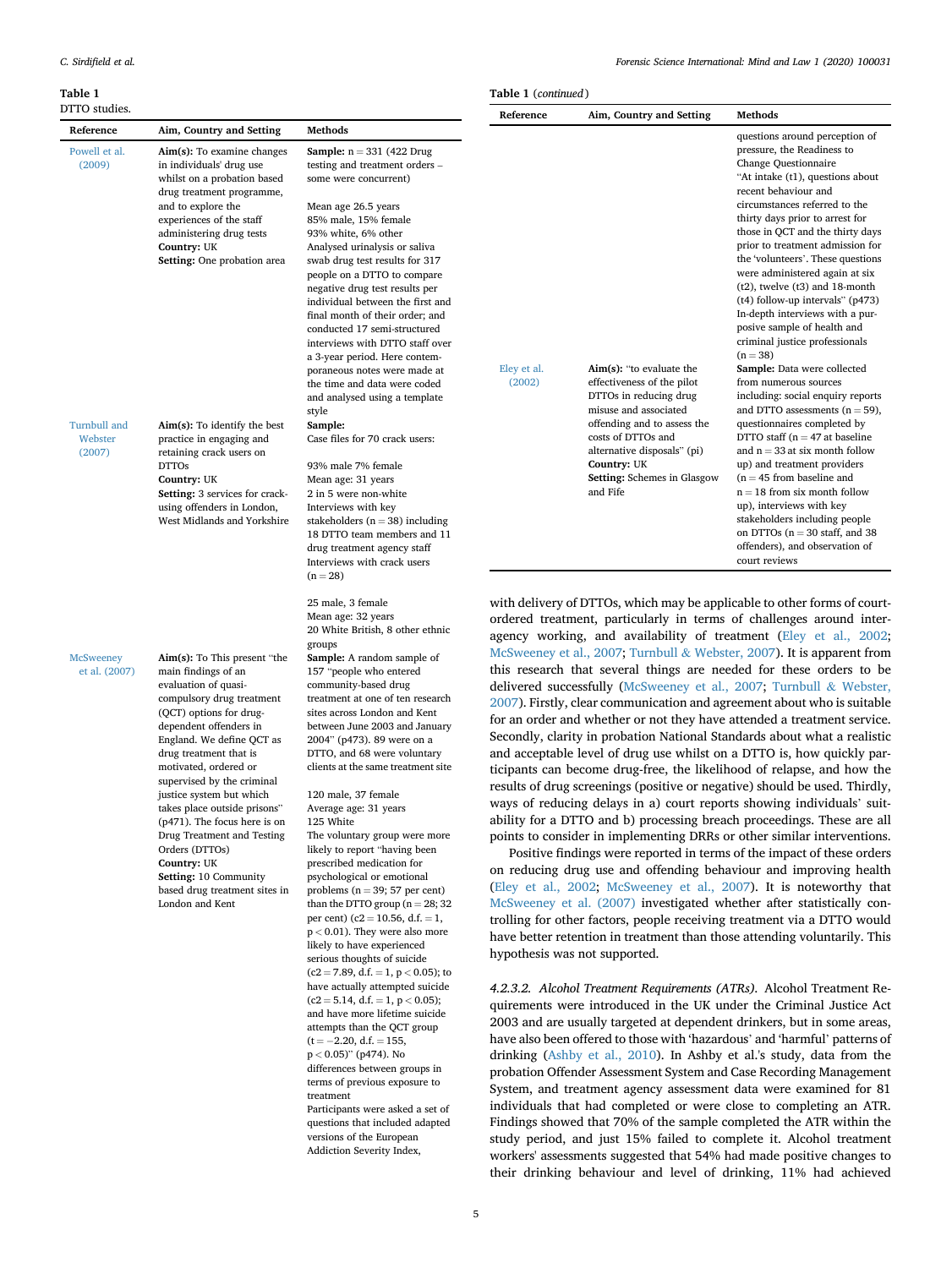'controlled alcohol consumption', and 32% were abstinent. An additional 11% had reduced their alcohol consumption. However, 16% had continued to drink and were not engaging in treatment, 14% had deteriorated or relapsed whilst in treatment, and 15% of cases were described as too complicated to classify in this manner – sometimes due to other co-occurring conditions. For some, ATRs may provide a gateway to accessing other services – in this study, 7% of completers were referred for mental health treatment. However, it should be noted that engaging in treatment does not always result in behaviour change.

4.2.3.3. Specialised courts. Specialised courts with a focus on substance misuse exist in many settings internationally. We identified several papers relating to drug courts in our review. Reaching firm conclusions about the effectiveness of these courts is problematic because they vary in terms of who is eligible to participate, who can make referrals, and the duration and content of the programmes that they offer (see [Table 2\)](#page-5-0). Generally, participation is offered as an alternative to incarceration and involves regular attendance at both court and with treatment providers and probation, undergoing regular drug or alcohol tests, and a system of sanctions for non-compliance or positive tests, and rewards for progress and compliance.

Findings from these studies showed huge variation in graduation rates across the programmes, ranging from 11.4% ([Brewster, 2001\)](#page-9-6) to 72% [\(Mackin et al., 2008\)](#page-10-34). Predictors of graduation varied across studies and included being white, having graduated high school, intravenous drug use, not having been incarcerated in the past, having fewer positive drug tests whilst on the programme, remaining in a programme for longer and having fewer prior arrests.

Numerous positive outcomes from attending drug courts were reported. These included being less likely to be rearrested than comparison groups [\(Brewster, 2001;](#page-9-6) [Gottfredson](#page-10-25) & [Exum, 2002;](#page-10-25) [Mackin et al., 2008;](#page-10-34) [Marchand et al., 2006](#page-10-35)); having fewer jail days ([Brewster, 2001;](#page-9-6) [Gott](#page-10-25)[fredson](#page-10-25) & [Exum, 2002\)](#page-10-25); fewer, or a lower rate of positive drug tests ([Brewster, 2001](#page-9-6); [Mackin et al., 2008;](#page-10-34) [Marchand et al., 2006](#page-10-35)), which one

<span id="page-5-0"></span>

| Table 2                     |  |
|-----------------------------|--|
| Non-pharmacological support |  |

| <b>Summary of Support</b>                                                                                                                                                                                                                                                                                                                                                                                                                                                                                                          | <b>Research Methods</b>                                                                                                                                                                                                                                                                                                                                |  |
|------------------------------------------------------------------------------------------------------------------------------------------------------------------------------------------------------------------------------------------------------------------------------------------------------------------------------------------------------------------------------------------------------------------------------------------------------------------------------------------------------------------------------------|--------------------------------------------------------------------------------------------------------------------------------------------------------------------------------------------------------------------------------------------------------------------------------------------------------------------------------------------------------|--|
| A strengths-based program for<br>substance abusers supervised by<br>the federal criminal justice sys-<br>tem in the Eastern district of New<br>York<br>Consists of 2-h group meetings in<br>a classroom for sixteen weeks.<br>and at least two one to one<br>sessions<br>Learning includes developing<br>skills around recalling and<br>achieving positive emotional<br>states, and designing and<br>imagining possible futures -                                                                                                  | Data were collected on 127<br>cases during one treatment year,<br>and analysis was conducted on<br>99 of these records, with others<br>being removed due to missing or<br>ambiguous data                                                                                                                                                               |  |
| goals and directions for change<br>The treatment provided is<br>underpinned by the Minnesota<br>Model 12-step philosophy and<br>combines motivational inter-<br>viewing, cognitive behavioural<br>therapy, and brief solution<br>focused theory over a period of<br>six weeks of residential treatment<br>and two years of community-<br>based aftercare<br>Treatment is accessed via<br>referrals from the criminal justice<br>system and targets those that<br>have come into contact with the<br>criminal justice system due to | The researchers collected data<br>on 14 participants at three time<br>points: pre-treatment, at the end<br>of the residential treatment<br>phase, and at 3-9 months post-<br>admission using the Michigan<br>Alcohol Screening Test (MAST),<br>semi-structured interviews, and<br>the modified version of the<br>Criminal Sentiments Scale (CSS-<br>M) |  |
|                                                                                                                                                                                                                                                                                                                                                                                                                                                                                                                                    | enabling clients to self-identify                                                                                                                                                                                                                                                                                                                      |  |

study suggested could be further enhanced by the use of treatment and sanctions as part of the programme rather than simply drug testing and judicial monitoring [\(Harrell et al., 2000](#page-10-29)); and cost savings for the criminal justice system [\(Mackin et al., 2008;](#page-10-34) [Marchand et al., 2006](#page-10-35)). It should be noted however, that some studies had the possibility of selection bias, there were mixed findings regarding costs (see for example [Stageberg](#page-10-39) [et al., 2001\)](#page-10-39), and how outcomes were measured varied across the studies.

There are also specialised courts to support those misusing alcohol. [Martin et al. \(2003\)](#page-10-37) conducted a small-scale study comparing data from a group ( $n = 19$ ) of court ordered patients with a group of voluntary patients ( $n = 22$ ), both of which were recruited from the outpatient disulfiram clinic at the Department of Veterans Affairs Medical Centre in Denver, USA [\(Martin et al., 2003\)](#page-10-37). This study suggested that court mandate may actually improve compliance with this type of treatment for alcohol abuse or dependence, and may improve treatment retention at 12 weeks, which may in turn lead to positive treatment outcomes further down the line.

In a second study, [Martin et al. \(2004\)](#page-10-36) examined treatment adherence amongst 19 voluntary and 17 court-mandated patients from the original groups in the above study at 15 months. Adherence to treatment was measured as the percentage of prescribed visits that were attended during the twelve months following the initial three-month observation period used in the previous study. As well as considering the same potential influencing factors as in the previous study, the researchers also assessed resource use by counting the number of emergency visits and hospitalisations experienced over the 12 months. There was a statistically significant difference between groups in terms of the proportion of scheduled visits attended  $(p < 0.01)$ , with those court-mandated attending an average of 31.6% of appointments and voluntary patients attending an average of 27.6%. A statistically significant difference remained when the analysis was run on only those with alcohol dependence (rather than abuse) diagnoses. Adherence at three months was associated with adherence during the following twelve months. Furthermore, greater adherence at fifteen months was significantly associated with the number of lifetime drunk driving arrests ( $r = 0.36$ ,  $p < 0.05$ ) and a diagnosis of alcohol abuse rather than dependence  $(r = 0.34, p < 0.05)$  ([Martin et al., 2004,](#page-10-36) p. 234). The remaining factors studied did not influence adherence. There was also a non-significant trend in the number of emergency visits, with those in the voluntary group averaging more visits. Thus the researchers conclude that "over a period of 15 months, court-ordered treatment may be more useful in achieving and maintaining adherence than voluntary treatment for patients receiving supervised disulfiram" [\(Martin et al., 2004](#page-10-36), p. 235).

Finally, [Kleinpeter et al. \(2006\)](#page-10-32) described findings from a process evaluation of a specialty court for people with both a serious mental illness and a substance misuse problem (i.e. people with a dual diagnosis) in Southern California. To graduate from the court "participants must be drug- and alcohol-free for a minimum of nine months. They must be compliant with all the conditions of probation and have completed the treatment as directed" ([Kleinpeter et al., 2006,](#page-10-32) p. 67). The concluded that on average, specialty court participants made significant improvements during the first six months in terms of their level of functioning and quality of life. Most participants had been stabilised on medication. The service was seen as successfully filling a gap for treatment and continuity of care for those in the criminal justice system with a dual diagnosis. The researchers recommend that future services of this nature should be staffed by people experienced in working with individuals with mental illness, or else specialist training should be provided. They also recommend the use of individual treatment plans combining treatment for substance misuse and mental illness, and stress the importance of establishing partnerships with local treatment agencies to meet clients' needs.

4.2.3.4. Proposition 36, California Substance Abuse and Crime Prevention Act (SACPA). We identified four studies of the California Substance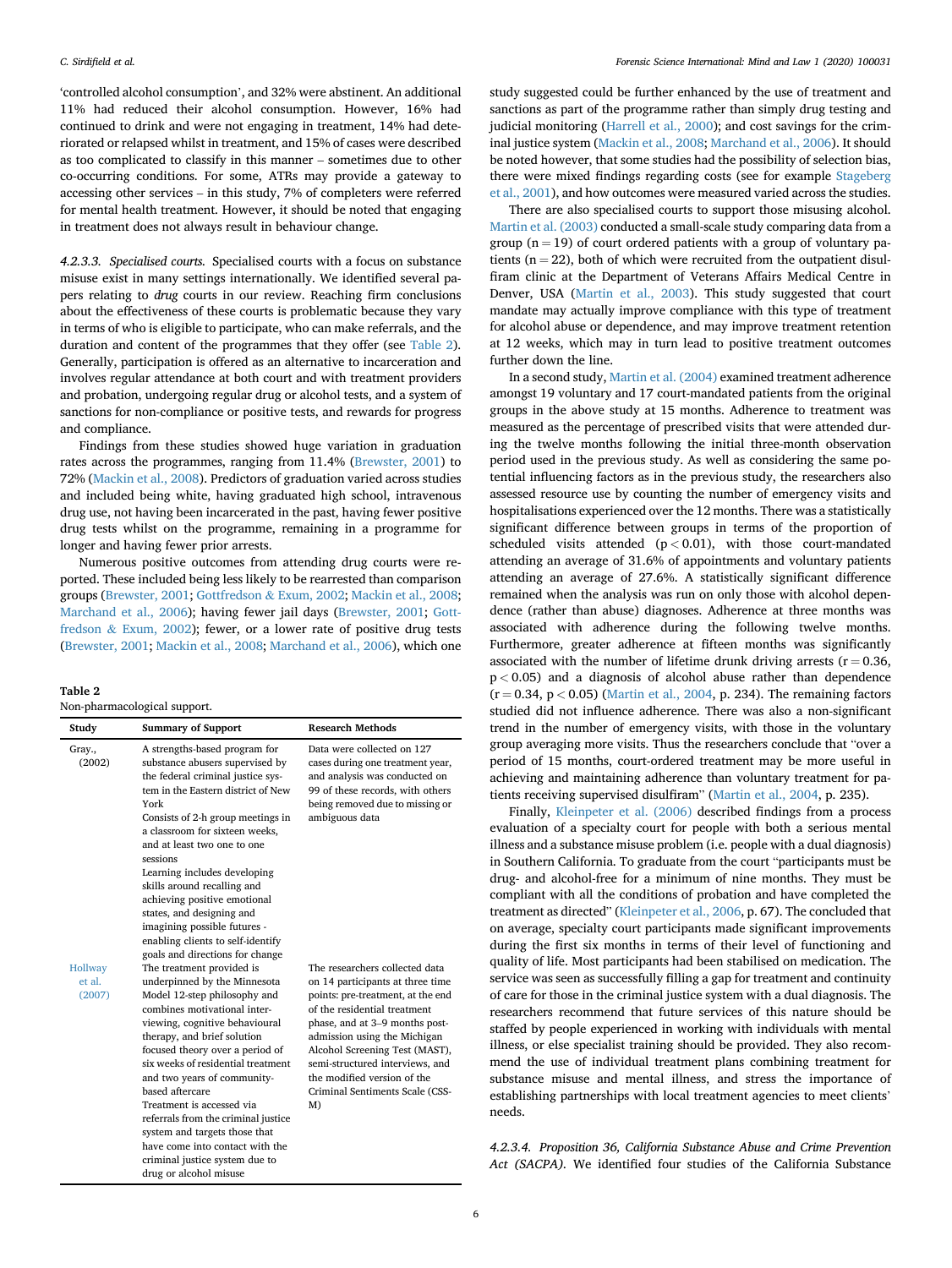# <span id="page-6-0"></span>Table 3

| <b>Study and Setting</b>                                                                          | Eligibility                                                                                                                                                                                                             | <b>Who Can Refer?</b>                                                                                                                                                                                                                                                                        | <b>Summary of Programme Content</b>                                                                                                                                                                                                                                                                                                                                                                                                                                                                                                                                                                                                                                                                                                                                                                                                                                                                                                                                                              | <b>Overall Graduation Rate and</b><br><b>Predictors of Success</b>                                                                                                                                                                                                                                                                                                                                                                                                                                                                                                                                                                                                                                                                                                                                   |
|---------------------------------------------------------------------------------------------------|-------------------------------------------------------------------------------------------------------------------------------------------------------------------------------------------------------------------------|----------------------------------------------------------------------------------------------------------------------------------------------------------------------------------------------------------------------------------------------------------------------------------------------|--------------------------------------------------------------------------------------------------------------------------------------------------------------------------------------------------------------------------------------------------------------------------------------------------------------------------------------------------------------------------------------------------------------------------------------------------------------------------------------------------------------------------------------------------------------------------------------------------------------------------------------------------------------------------------------------------------------------------------------------------------------------------------------------------------------------------------------------------------------------------------------------------------------------------------------------------------------------------------------------------|------------------------------------------------------------------------------------------------------------------------------------------------------------------------------------------------------------------------------------------------------------------------------------------------------------------------------------------------------------------------------------------------------------------------------------------------------------------------------------------------------------------------------------------------------------------------------------------------------------------------------------------------------------------------------------------------------------------------------------------------------------------------------------------------------|
| Brewster., (2001)<br>The Chester County<br>Drug Court program<br>in Pennsylvania, USA             | Participants must be charged with a<br>non-mandatory drug offence and<br>should not a) be under probation or<br>parole supervision when charged<br>with this offence or b) have a prior<br>record for a violent offence | Potential participants are<br>identified by the Chester County<br>Bail agency and immediately<br>referred to a treatment provider<br>for assessment and treatment<br>(Brewster, 2001, p. 179) whilst<br>the District Attorney's Office<br>checks that they are eligible for<br>the programme | Participants attend the court within a<br>week of referral and attend drug<br>testing supervised by probation<br>There are three stages in the<br>programme, each of which lasts for a<br>minimum of 90 days<br>Phase One: "at least two probation<br>officer (PO) contacts per week, two<br>drug tests per week, and Drug Court<br>appearance every one to three weeks"<br>(Brewster, 2001, p. 180)<br>Phase Two: "PO contacts and drug<br>testing are each reduced to once per<br>week. Drug court appearances are<br>required once every two to five weeks<br>during Phase Two" (Brewster, 2001, p.<br>180)<br>Phase Three: "PO contacts and drug<br>testing are reduced to once every two<br>weeks, and Drug Court appearances<br>occur every four to six weeks"<br>(Brewster, 2001, p. 180)<br>Those that complete the programme<br>successfully have their charges<br>dismissed and removed from the<br>record<br>Care is provided by the Chester County<br>Department of Drug and Alcohol | 11.4% graduated, and an<br>additional 3.3% were 'closed<br>successful'<br>Survival analysis suggested that "a<br>greater proportion of the<br>comparison subjects survived over<br>time than did the drug court<br>participants" (Brewster, 2001, p.<br>192). However, this may be due to<br>more stringent termination criteria<br>being applied to drug court<br>participants<br>For those attending the<br>programme, there were no<br>statistically significant differences<br>in programme survival by gender,<br>ethnicity, primary drug of choice,<br>or frequency of drug use. However,<br>differences between Caucasian and<br>African American groups<br>approached statistical significance,<br>with Caucasians appearing to do<br>better. It is unclear exactly why<br>this was the case |
| Gottfredson and Exum.,<br>(2002)<br>Baltimore City Drug<br><b>Treatment Court</b><br>(BCDTC), USA | Non-violent adult offenders<br>supervised by the Baltimore City<br>Division of Parole and Probation                                                                                                                     | Paper states that these are listed<br>in an unpublished technical<br>report                                                                                                                                                                                                                  | Services<br>Those participating in the programme<br>do so in lieu of a custodial sentence,<br>but they may also spend time in jail<br>whilst on the programme:<br>"One surprising finding was that<br>nearly 11 percent of the offenders<br>randomly assigned to drug treatment<br>court received incarceration-only<br>sentences, given that the aims of the<br>program are to keep offenders out of<br>prison and provide intensive probation<br>supervision" (Gottfredson & Exum,<br>2002, p. 348)<br>"After jail-based acupuncture, the<br>most common types of treatment<br>received by people attending this<br>specialist court were outpatient (23.7<br>percent) and intensive outpatient<br>(19.4 percent)" (Gottfredson & Exum,<br>2002, p. 347)                                                                                                                                                                                                                                       | "Records as of February 2001<br>indicated that 31 percent of the<br>treatment participants and 5<br>percent of the control participants<br>had graduated from the program"<br>(p346)                                                                                                                                                                                                                                                                                                                                                                                                                                                                                                                                                                                                                 |
| Harrell et al. (2000)<br>Washington D.C.<br><b>Superior Court</b>                                 | All drug felony defendants -<br>including those committing violent<br>offenses and all levels of severity<br>and duration of drug use                                                                                   | Unclear                                                                                                                                                                                                                                                                                      | Standard docket: twice-weekly drug<br>tests and judicial monitoring<br>Treatment docket: "a comprehensive<br>treatment program designed to<br>provide drug-involved individuals<br>with the skills, self-esteem, and<br>community resources necessary to<br>help them leave the criminal life"<br>(Harrell et al., 2000, p. 1)<br>Sanctions docket: applied penalties to<br>those that failed or failed to attend<br>drug tests and encouraged people to<br>access community-based treatment.<br>People on the non-standard<br>programmes had a higher chance of<br>receiving probation rather than a<br>custodial sentence if they successfully<br>completed the programme                                                                                                                                                                                                                                                                                                                      | "19 percent of the 140 participants<br>graduated from the treatment<br>program, and 9 percent left the<br>program doing well" (p6)                                                                                                                                                                                                                                                                                                                                                                                                                                                                                                                                                                                                                                                                   |
| Mackin et al. (2008)<br>Harford County District<br>Court Adult Drug<br>Court program              | Participants "must have an alcohol-<br>or drug-related or motivated<br>criminal charge. Most current drug<br>court participants are first-time<br>offenders with no felony charge.<br>However, prospective participants | Files are usually reviewed by the<br>State's Attorney's Office to decide<br>if they are eligible and sends a<br>letter of invitation to the potential<br>participant<br>Referrals can also be made by a                                                                                      | The programme had four phases and<br>took a minimum of 9.5 months to<br>complete overall. This included drug<br>testing, individual counselling and<br>group therapy combined with a range                                                                                                                                                                                                                                                                                                                                                                                                                                                                                                                                                                                                                                                                                                                                                                                                       | 72% graduated overall<br>Logistic regression showed that<br>"the only characteristic<br>significantly related to program<br>success was the age of first<br>substance use, indicating that                                                                                                                                                                                                                                                                                                                                                                                                                                                                                                                                                                                                           |

(continued on next page)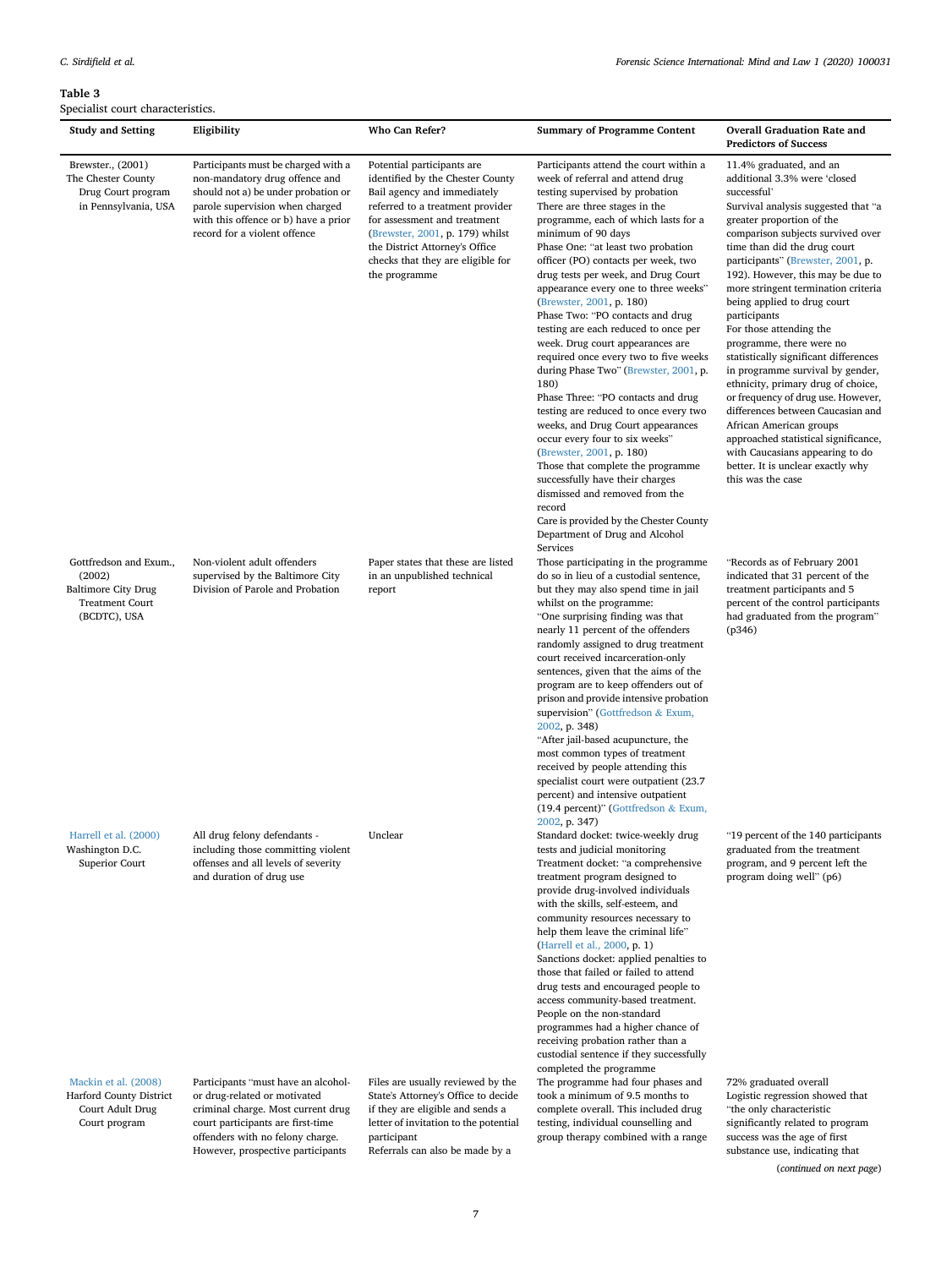#### Table 3 (continued )

| <b>Study and Setting</b>                                                                                                 | Eligibility                                                                                                                                                                                                                                                                                                                                                                                                                                                                                                                                                                 | Who Can Refer?                                                                                                                                                                                                                                            | <b>Summary of Programme Content</b>                                                                                                                                                                                                                                                                                             | <b>Overall Graduation Rate and</b><br><b>Predictors of Success</b>                                                                                                                                                                                                                                                                                                                                                                                                                                                                                        |
|--------------------------------------------------------------------------------------------------------------------------|-----------------------------------------------------------------------------------------------------------------------------------------------------------------------------------------------------------------------------------------------------------------------------------------------------------------------------------------------------------------------------------------------------------------------------------------------------------------------------------------------------------------------------------------------------------------------------|-----------------------------------------------------------------------------------------------------------------------------------------------------------------------------------------------------------------------------------------------------------|---------------------------------------------------------------------------------------------------------------------------------------------------------------------------------------------------------------------------------------------------------------------------------------------------------------------------------|-----------------------------------------------------------------------------------------------------------------------------------------------------------------------------------------------------------------------------------------------------------------------------------------------------------------------------------------------------------------------------------------------------------------------------------------------------------------------------------------------------------------------------------------------------------|
|                                                                                                                          | with felonies and second-time<br>offenses are also eligible.<br>Defendants with a history of<br>violence, weapons charges, a<br>charge of possession with<br>indication of drug distribution, or<br>serious driving record violations<br>are generally excluded" (p2)                                                                                                                                                                                                                                                                                                       | Public Defender, Judge and<br>Parole and Probation Agent                                                                                                                                                                                                  | of incentives for compliance and<br>sanctions for non-compliance                                                                                                                                                                                                                                                                | participants were 1.16 times more<br>likely ( $p < 0.05$ ) to graduate, or<br>have 16% greater chance of<br>graduation for each year older the<br>participant was a their age of first<br>substance use" (Mackin et al.,<br>2008, p. 17)<br>A multivariate analysis identified<br>that those staying in the<br>programme for longer being more<br>likely to graduate                                                                                                                                                                                      |
| Marchand et al. (2006)<br>Kalamazoo County<br><b>Adult Drug</b><br><b>Treatment Court</b><br>(KADTC) in<br>Michigan, USA | The programme was aimed at<br>"substance-abusing adults charged<br>with non-violent criminal offenses<br>as well as circuit court probationers<br>and parolees whose involvement<br>with Drug Court is a condition of<br>probation/parole" (Marchand<br>et al., 2006, p. 15)                                                                                                                                                                                                                                                                                                | Participants could be referred by a<br>Prosecutor or Defence Attorney,<br>or as a condition of probation, or<br>"from the Department of<br>Corrections if they commit a<br>technical violation of probation/<br>parole" (Marchand et al., 2006, p.<br>15) | The programme consisted of a<br>combination of drug testing and<br>treatment which could include<br>intensive outpatient therapy,<br>individual and group therapy sessions,<br>12-step programme participation,<br>relapse prevention groups, residential<br>treatment and detoxification<br>(Marchand et al., 2006, pp. 16-17) | 27% graduated overall<br>Older age of first use<br>Alcohol as drug of choice<br>A lower number of prior arrests.<br>However, when this difference was<br>examined by gender, it remained<br>significant for men, but not for<br>women (Marchand et al., 2006, p.<br>35)                                                                                                                                                                                                                                                                                   |
| Stageberg et al. (2001)<br>Drug court in Polk<br>County, USA                                                             | Target population was people on<br>probation being recommended for<br>revocation by the Department of<br>Correctional Services who:<br>- "Had a risk score of 12 or higher<br>had a history of alcohol or drug<br>abuse<br>- Had substance abuse-related<br>technical violations or a new arrest<br>- Did not have a current offence<br>consisting of a felony against<br>persons<br>- Had not had an arrest for a<br>forcible felony within the past five<br>years<br>- Had not had an arrest for a felony<br>against persons while under current<br>supervision" (p17-18) | Member of the court team<br>Private attorney<br>Public defender<br>Probation officer<br>Judge,<br>Other justice system staff<br>(Stageberg et al., 2001, p. 22)                                                                                           | Treatment was given by a wide range<br>of providers in the region, and would<br>include urine testing with responses to<br>test results being tailored to the<br>individual<br>Participants also had regular reviews<br>at court, intensive probation<br>supervision, and were required to do<br>community service.             | 43.5% graduated within the two-<br>year study period (49% of women<br>and 38% of men)<br>White participants were more<br>likely to graduate than black<br>participants, which may be due to<br>differences in drug of choice and<br>associated treatment effectiveness.<br>Aged 21 to 25 or 36 to 40,<br>Married or divorced at intake<br>Having graduated from high<br>school<br>Weekly income of \$300 or more at<br>programme termination<br>Having used drugs intravenously<br>or by inhalation rather than<br>smoking<br>No history of incarceration |

Abuse and Crime Prevention Act (SACPA) - a state-wide policy to divert offenders with substance misuse problems away from the criminal justice system and into treatment [\(Anglin et al., 2013](#page-9-5); [Chun et al., 2007;](#page-10-21) [Evans](#page-10-24) [et al., 2014;](#page-10-24) [Longshore et al., 2005\)](#page-10-33). The policy has similarities to drug courts as participants receive probation with drug treatment in lieu of incarceration or probation without treatment. This includes those "on probation or parole who commit nonviolent drug offenses or who violate drug-related conditions of community supervision to elect community-based treatment" [\(Anglin et al., 2013,](#page-9-5) p. 2). There are various types of treatment available under this programme including "drug education, regular and intensive outpatient drug-free treatment, short- and long-term residential treatment, and pharmacotherapy" ([Longshore et al., 2005,](#page-10-33) p. 13) – often using methadone for those with heroin dependence. However, SACPA differs from most drug courts in that the programme is available to all offenders meeting conviction-based eligibility criteria – i.e. areas cannot also introduce other eligibility criteria such as addiction severity level ([Evans et al., 2014](#page-10-24)). Additionally, there are no funds within this programme for urine testing, and participants cannot be imprisoned for non-compliance – instead, they have three opportunities to re-enter treatment after non-compliance.

Research findings suggest that SACPA has a positive impact on access to and engagement with treatment ([Anglin et al., 2013](#page-9-5); [Longshore et al.,](#page-10-33) [2005\)](#page-10-33). The programme is also reported to have produced cost savings ([Anglin et al., 2013\)](#page-9-5). However, [Longshore et al. \(2003\)](#page-10-33) note that there was variation in counties across California in which offence types were eligible for SACPA, and on the proportion of probationers entering SACPA on felony as opposed to misdemeanour convictions. This has implications for programme costs.

The literature provides some insight into the characteristics of

successful implementation of this approach, and the resources needed attendance rates for assessments could be increased by conducting the assessments in or near the court, and allowing people more days to report for assessment [\(Longshore et al., 2005,](#page-10-33) p. 53).

Variation in treatment completion is reported by: ethnicity – 37.5% of Whites, 38.8% of Asian/Pacific Islanders, 29.4% of African Americans, 32.2% of Hispanics, and 29.8% of Native Americans completed treatment; age – older clients were more likely to complete treatment; primary drug of choice – completion rates were 28.3% for heroin users, and 35.2% for methamphetamine users; years of drug use – those with more years of use had a higher completion rate; and probation versus parole – the completion rate for probation was 35%, compared to 28.6% for those on parole [\(Longshore et al., 2005](#page-10-33)).

In San Francisco County, probation and parole officers could refer Proposition 36 cases to a centralised treatment access program where they will be assessed within 30 days and directed to appropriate treatment based on the outcomes of the assessment. [Chun et al. \(2007\)](#page-10-21) compared outcomes for 24 adults that were allocated to therapeutic community treatment for persons receiving opioid replacement therapy as a result of such assessments to those of 61 people that were on probation, but accessed treatment voluntarily. "More clients in the Proposition 36 group (79%) were receiving methadone treatment at baseline than those in the probation group (46%). Also, clients in the probation group were more likely to have been incarcerated in the 30 days preceding the baseline interview (36% vs. 13%, respectively) ([Chun et al.,](#page-10-21) [2007,](#page-10-21) p. 704). The severity of drug use decreased over the 12-month follow up period for both groups, but there was "no improvement in either group for measures of medical, psychiatric, and family/social problems, suggesting that additional targeted interventions in these areas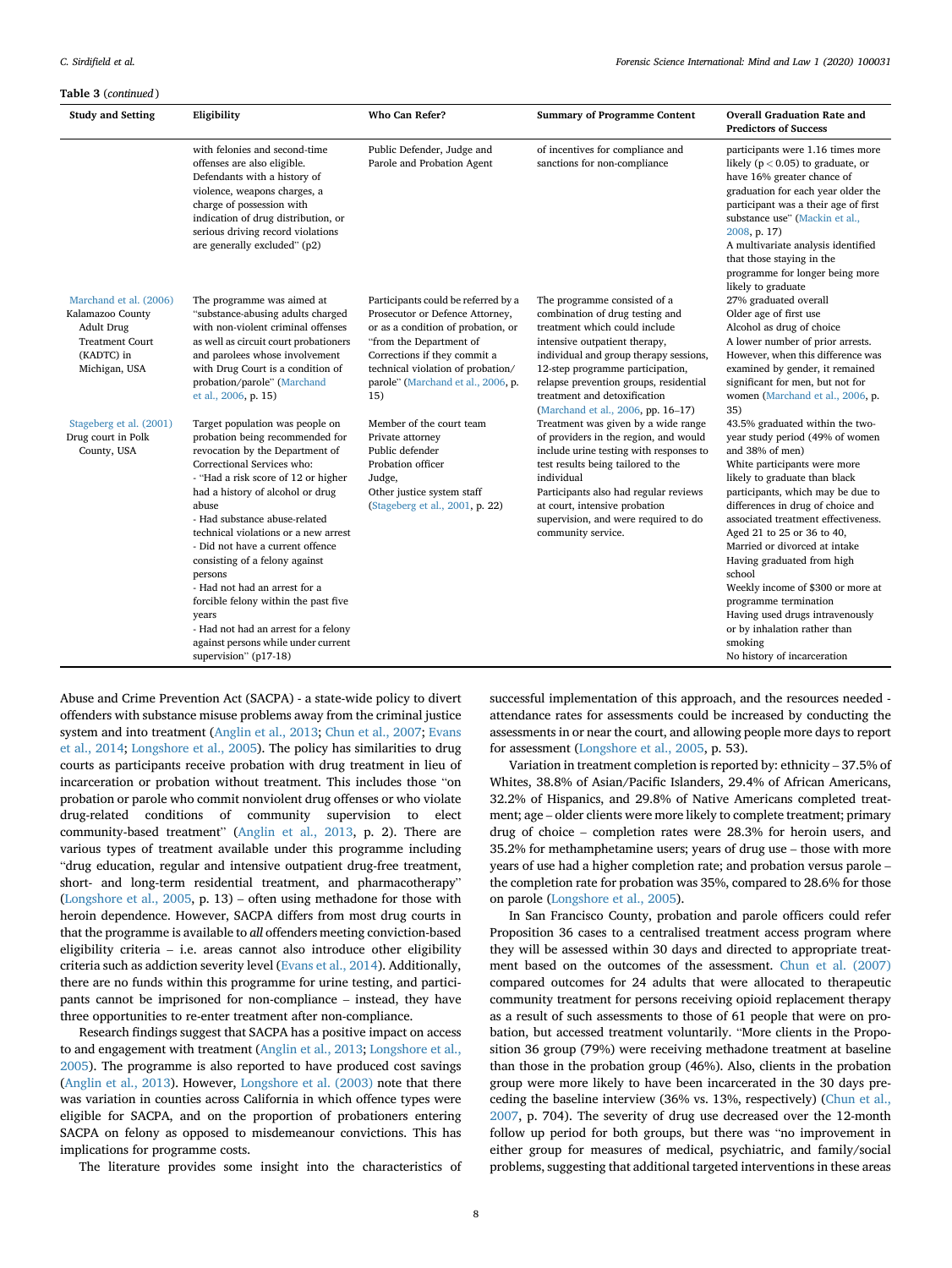may be required to produce gains in these areas" [\(Chun et al., 2007](#page-10-21), p. 706).

Finally, [Evans et al. \(2014\)](#page-10-24) compared outcomes from Proposition 36 with outcomes from drug courts in California. "Both Prop 36 and the drug courts diverted drug offenders from jail and prison and into community-based treatment settings, and both programs reduced drug use" ([Evans et al., 2014,](#page-10-24) p. 919). However, when criminal justice outcomes are considered, Prop 36 was less effective at reducing longer-term recidivism. The researchers conclude that further "research is needed to determine if better long-term outcomes result when drug offenders are better assessed and matched to the most appropriate drug diversion program" [\(Evans et al., 2014](#page-10-24), p. 921) based on treatment and supervision needs and previous criminal justice system involvement and drug-use histories.

# 4.2.4. Other factors influencing treatment entry, retention, and outcomes

When considering any individual intervention, it is important to consider not only precisely what type of treatment or intervention is being offered and what that consists of, but also precisely how the treatment or intervention is delivered. How do factors like the setting, duration, or the professional background of the individual(s) delivering the intervention influence outcomes? Several studies included in the review considered these types of questions.

Findings from the first of these studies, a small-scale feasibility study, suggested that buprenorphine opioid substitution treatment in primary care, as opposed to a specialist facility, may be effective in terms of reducing illegal drug use, and potentially in terms of reducing HIV risk behaviours [\(Brown et al., 2013](#page-9-7)).

[Kelly et al. \(2013\)](#page-10-31) conducted a secondary analysis of data from a randomised clinical trial comparing the following methods of treating opioid dependence: a) 'interim methadone' (four months receiving methadone followed by methadone counselling), b) 'standard methadone' (both methadone and counselling over 12 months), or c) 'restored methadone' (methadone and counselling for 12 months, with the latter being provided by a counsellor with a reduced caseload). Groups b and c were combined in the analysis. Here, there were no significant interactions between criminal justice status, treatment group, and self-reported number of days using heroin or cocaine, number of opioid or cocaine positive tests, days in treatment over 12 months, days of hospitalisation or criminal justice outcomes such as days or incarceration.

In two US states, [Alemi et al. \(2006\)](#page-9-4) compared 'seamless combinations' of probation and substance misuse treatment (i.e. where these services are co-located and work together), with 'traditional probation', where clients choose whether or not to access treatment outside of the criminal justice system. In terms of health outcomes, those in the 'seamless' group had more days in treatment and more days in mental health hospitals than the 'traditional' group, but had fewer days in physical health hospitals. When considering both health and criminal justice outcomes combined, the researchers concluded that seamless probation is not more cost-effective than traditional probation.

Claus and Kindleberger. (2002) examined factors influencing treatment entry and drop out for an opportunity sample of 260 individuals with substance misuse problems that had been assessed at a central intake unit that then matched them with an appropriate treatment provider. The study focused on those receiving outpatient treatment, and those receiving residential treatment. Those receiving residential treatment were more likely to attend and to stay in treatment rather than dropping out. A shorter wait between the initial assessment and receipt of treatment increased the likelihood of treatment attendance. However, this relationship was not statistically significant when the researchers controlled for the level of care and addiction severity. Those that were on probation and those reporting a history of physical or sexual abuse were more likely to drop out of treatment [\(Claus](#page-10-22) & [Kindleberger, 2002](#page-10-22), p. 28).

#### 4.2.5. Role of probation

Finally, it is important to consider the impact of community supervision itself on substance misuse. Hearnden. (2000) interviewed 278 offenders and 15 main grade Probation Officers in what was then Inner London Probation Service in the UK, and explored the role of probation and other interventions in reducing drug misuse. Self-report data on drug misuse and offending in the four weeks prior to arrest were compared with those for the four weeks prior to interview. This showed that there was a significant fall in drug use including injecting and associated expenditure whilst on probation, together with a reduction in crime. However, this was not straightforward, for example, half of the sample continued to use heroin. Offenders largely felt that the impact of probation had been positive in terms of assistance to reduce drug misuse, with 90% reporting that their officer had offered them assistance, and over half feeling that their officer had been a great deal of help. However, 20% said probation assistance had not made any difference – sometimes due to their own lack of motivation, or their officer's attitude. Sixty percent felt that the most important factors influencing levels of drug use were personal factors rather than related to probation. Some offenders felt that officers would benefit from more training, and some felt that services could be improved, for example through provision of rehabilitation units and counselling, particularly from ex-users.

This view was reflected in data from interviews with staff, with some feeling that they would benefit from more training, and some stating that most of their knowledge had been gained through working with other agencies. Provision could be improved through more consistent provision of on-site services, and more flexibility around enforcing National Standards with those with drug misuse problems.

# 5. Discussion

Clearly if we are to reduce substance misuse amongst people under community supervision, commissioning should be informed by a detailed understanding of needs, and of the most effective ways of addressing them in different populations and settings.

The research identified in this review provides some background information on the prevalence and complexity of substance misuse amongst people under community supervision, and factors that may increase an individual's likelihood of misusing drugs and/or alcohol. In addition, it evidences some of the benefits of effective interventions in preventing deaths and reducing harm associated with substance misuse. There is a high prevalence of substance misuse problems amongst people on probation when compared to the general population [\(Brooker, Sirdi](#page-9-10)fi[eld, Blizard, Denney,](#page-9-10) & [Pluck, 2012](#page-9-10); [Brooker, Syson-Nibbs, Barrett,](#page-9-11) & [Fox, 2009;](#page-9-11) [Geelan, Grif](#page-10-46)fin, Briscoe, & [Haque, 2000](#page-10-46); [Mair](#page-10-47) & [May 1997;](#page-10-47) [Martyn, 2012](#page-10-11); [Newbury-Birch, Harrison, Brown,](#page-10-48) & [Kaner, 2009](#page-10-48); [Pari,](#page-10-49) [Plugge, Holland, Maxwell,](#page-10-49) & [Webster, 2012](#page-10-49)). Indeed, many people on probation will misuse more than one type of drug, or misuse a combination of both drugs and alcohol [\(Martyn, 2012](#page-10-11); [Murphy](#page-10-7) & [Sweet, 2004\)](#page-10-7).

However, the range of data available is limited, and in some cases, quite dated. Commissioners and practitioners in the health and justice field would benefit from research-informed and up-to-date information about the prevalence of substance misuse, and the extent to which need is being met by service provision. Patterns of drug use are subject to change – as demonstrated by the recent rise in new psychoactive substances. Treatment therefore needs to be flexible and adaptive. Ideally, rather than being collected solely for research purposes, or for one-off needs assessments, resources would be invested by government into staffing and IT to enable such data to be collected and shared amongst agencies as routine practice. In this way, commissioners would be able to base decisions on an up-to-date needs profile.

Once the nature and complexity of needs is understood, we require evidence on the most effective ways of addressing them. How can we best provide services that reduce substance misuse, and associated offending behaviour? Exactly what do we wish services to achieve – should we be considering harm reduction as well as achieving abstinence when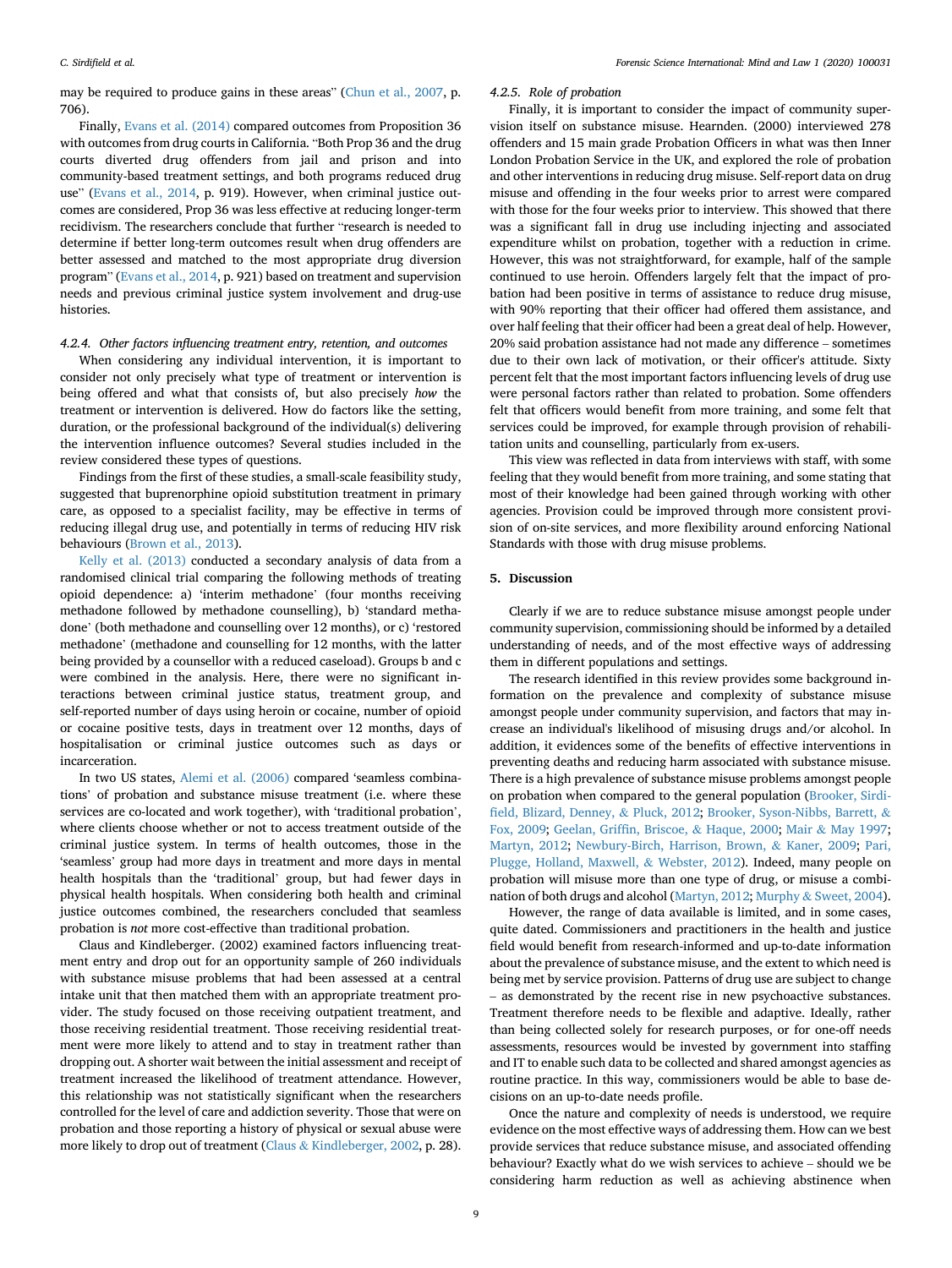measuring outcomes? Which types of intervention are effective? Which groups and settings are they best suited to? What resources do they require, and are there any particular aspects of how an intervention is delivered that will increase or decrease the likelihood of positive outcomes being achieved?

In relation to these questions, we identified a diverse range of literature on ways of addressing substance misuse problems for those in contact with probation or on parole. However, it is difficult to draw firm conclusions from much of this literature due to its heterogeneity in terms of the specific types of treatment and intervention being investigated, and the methodological approaches being employed. We did not use quality assessment to exclude studies from this review, and many of those included were small-scale and/or noted that further research is needed to establish the generalisability of their findings (see for example [Brodie](#page-9-9) [et al., 2009;](#page-9-9) [Brown et al., 2013](#page-9-7); [Claus](#page-10-22) & [Kindleberger, 2002;](#page-10-22) [Cropsey](#page-10-23) [et al., 2011;](#page-10-23) [Hollway et al., 2007;](#page-10-45) [J. F. Kelly et al., 2005;](#page-10-30) [Martin et al.,](#page-10-36) [2004;](#page-10-36) [Martin et al., 2003](#page-10-37)). We grouped the studies into specific types of treatment or intervention, but even within these categories, there was a huge amount of variation. For example, whilst we identified a relatively large amount of literature relating to specialised courts, and this provided evidence to suggest that such courts may have positive impacts in terms of engaging people in treatment and reducing substance misuse, there was huge variation in terms of eligibility criteria, programme content, programme structure, staffing, and graduation rates achieved. Thus recommending any one model is problematic. Indeed a paper published after this review was completed questions the public health benefit of some models due to variation in whether or not particular evidence-based forms of treatment are offered [\(Csete, 2020](#page-10-50)). Outcomes in many studies were affected by participant and programme characteristics and the context within which programmes were delivered. Further research should build on this to offer further insight into how provision can be tailored to give maximum benefit to different groups.

It is clear from this review, that conducting research in the 'real world setting' of criminal justice, with populations that may be difficult to engage is far from easy. However, if commissioners are to make evidencebased decisions about how best to address substance misuse problems amongst those under community supervision, it is vital that they have an improved evidence base to draw upon. Alongside other areas of healthcare [\(Brooker, et al., 2020;](#page-9-2) Sirdifi[eld, et al., 2020](#page-10-6)), it appears that currently, substance misuse in probation and parole populations is a field where very little meaningful research money is invested worldwide. Given the size of the problem, this is worth underlining.

Internationally, substance misuse is a highly important issue, for example in England and Wales, in their latest health strategy ([NPS, 2019\)](#page-10-51) the National Probation Service state:

'An MoJ study of individuals starting Community Orders in 2009/10 showed that of those who received a formal assessment, 32% were iden-tified as having a drug misuse need and 38% an alcohol problem.'

Many presentations of drug/alcohol problems are further compounded by the complexity of the presentation. In our own prevalence study of mental health problems in probation ([Brooker, C., Sirdi](#page-9-10)field, C., [Blizard, R., Denney, D.](#page-9-10) & [Pluck, G, 2012\)](#page-9-10) we found that just over 70% of those with a mental health disorder also had a substance misuse problem and, of course, high levels of the probation population also screen positive for a personality disorder (nearly 90% of all those with a mental health disorder).

Despite this, drug and alcohol services in England have suffered big budget reductions as part of the Government's austerity measures (2012–2019). It has been reported that services have received budget cuts between 30 and 50% over the last few years as previously ringfenced monies in Local Authorities have been seriously reduced [\(Drum](#page-10-52)[mond, 2017\)](#page-10-52).

At the same time as services have been reduced there has been an alarming increase in the mortality associated with drug and alcohol use.

The Office of National Statistics (ONS) has recently confirmed the highest ever annual increase in drug related deaths in England and Wales since records began. There were 4359 deaths related to drug poisoning in England and Wales in 2018 in comparison with 3756 in 2017, an increase of 16% year on year (Offi[ce for National Statistics, 2019](#page-10-53)). The ONS report also highlighted the continuation of opiate-related deaths as the most frequently reported and a doubling of cocaine related deaths.

The National Probation Strategy for Health and Social Care [\(NPS,](#page-10-51) [2019\)](#page-10-51) stated that the:

NPS will work with local partners to improve referral pathways for any individual who may benefit from substance misuse treatment and/or services [\(National Probation Service, 2019:](#page-10-51) 13).

It is our belief that proper funding is needed to enable key gaps in the literature to be addressed to ensure not only that clear pathways are in place, but that the support that they lead to is research-informed and produces positive outcomes for those accessing it.

# Funding

This article presents independent research funded by the National Institute for Health Research (NIHR) under its Research for Patient Benefit (RfPB) Programme (Grant Reference Number PB-PG-0815- 20012). The views expressed are those of the author(s) and not necessarily those of the NIHR or the Department of Health and Social Care.

# Declaration of competing interest

The authors have no competing interests to declare.

## Acknowledgements

ANONYMISED for her support with developing the search strategy.

#### References

- <span id="page-9-4"></span>[Alemi, F., Taxman, F., Baghi, H., Vang, J., Thanner, M., & Doyon, V. \(2006\). Costs and](http://refhub.elsevier.com/S2666-3538(20)30024-2/sref1) benefi[ts of combining probation and substance abuse treatment.](http://refhub.elsevier.com/S2666-3538(20)30024-2/sref1) The Journal of Mental [Health Policy and Economics, 9](http://refhub.elsevier.com/S2666-3538(20)30024-2/sref1)(2), 57–[70](http://refhub.elsevier.com/S2666-3538(20)30024-2/sref1).
- <span id="page-9-5"></span>Anglin, M. D., Nosyk, B., Jaffe, A., Urada, D., & Evans, E. (2013). Offender diversion into substance use disorder treatment: The economic impact of California's proposition 36. American Journal of Public Health, 103(6), 1096–1102. [https://doi.org/10.2105/](https://doi.org/10.2105/AJPH.2012.301168) [AJPH.2012.301168](https://doi.org/10.2105/AJPH.2012.301168)
- <span id="page-9-8"></span>Ashby, J., Horrocks, C., & Kelly, N. (2010). Delivering the Alcohol Treatment Requirement: Assessing the outcomes and impact of coercive treatment for alcohol misuse. Probation Journal, 58(1), 52–67. [https://doi.org/10.1177/](https://doi.org/10.1177/0264550510381325) [0264550510381325](https://doi.org/10.1177/0264550510381325)
- <span id="page-9-6"></span>Brewster, M. P. (2001). An evaluation of the Chester County (PA) drug court program. Journal of Drug Issues, 31(1), 177–206. [https://doi.org/10.1177/](https://doi.org/10.1177/002204260103100110) [002204260103100110](https://doi.org/10.1177/002204260103100110)
- <span id="page-9-9"></span>Brodie, J. D., Case, B. G., Figueroa, E., Dewey, S. L., Robinson, J. A., Wanderling, J. A., et al. (2009). Randomized, double-blind, placebo-controlled trial of vigabatrin for the treatment of cocaine depdendence in Mexican parolees. American Journal of Psychiatry, 166(11), 1269–1277. <https://doi.org/10.1176/appi.ajp.2009.08121811>
- <span id="page-9-0"></span>Brooker, C., & Ramsbotham, D. (2014). Probation and mental health: Who cares? British Journal of General Practice, 64(621), 170–171. [https://doi.org/10.3399/](https://doi.org/10.3399/bjgp14X677743) [bjgp14X677743](https://doi.org/10.3399/bjgp14X677743)
- <span id="page-9-10"></span>Brooker, C., Sirdifield, C., Blizard, R., Denney, D., & Pluck, G. (2012). Probation and mental illness. Journal of Forensic Psychiatry and Psychology, 23(4), 522–537. [https://](https://doi.org/10.1080/14789949.2012.704640) [doi.org/10.1080/14789949.2012.704640](https://doi.org/10.1080/14789949.2012.704640)
- <span id="page-9-2"></span>Brooker, C., Sirdifield, C., & Marples, R. (2020). Mental health and probation: A systematic review of the literature. Forensic Science International: Mind and Law, 1(100003), 1–9. <https://doi.org/10.1016/j.fsiml.2019.100003>
- <span id="page-9-1"></span>Brooker, C., Sirdifield, C., Ramsbotham, D., & Denney, D. (2017). NHS commissioning in probation in England - on a wing and a prayer. Health and Social Care in the
- <span id="page-9-11"></span>Community, 25(1), 137–144. <https://doi.org/10.1111/hsc.12283> Brooker, C., Syson-Nibbs, L., Barrett, P., & Fox, C. (2009). Community managed offenders' access to healthcare services: Report of a pilot study. Probation Journal, 56(1), 45–59. <https://doi.org/10.1177/0264550509102401>
- <span id="page-9-7"></span>Brown, R., Gassman, M., Hetzel, S., & Berger, L. (2013). Community-based treatment for opioid dependent offenders: A pilot study. American Journal on Addictions, 22, 500–502. <https://doi.org/10.1111/j.1521-0391.2012.12049.x>
- <span id="page-9-3"></span>Carter, J., Ryan, M., & Scott, S. (2000). Creating a DIN to tackle drug-related deaths in the community. Journal of Clinical Forensic Medicine, 7, 130–138. [https://doi.org/](https://doi.org/10.1054/jcfm.2000.0428) [10.1054/jcfm.2000.0428](https://doi.org/10.1054/jcfm.2000.0428)